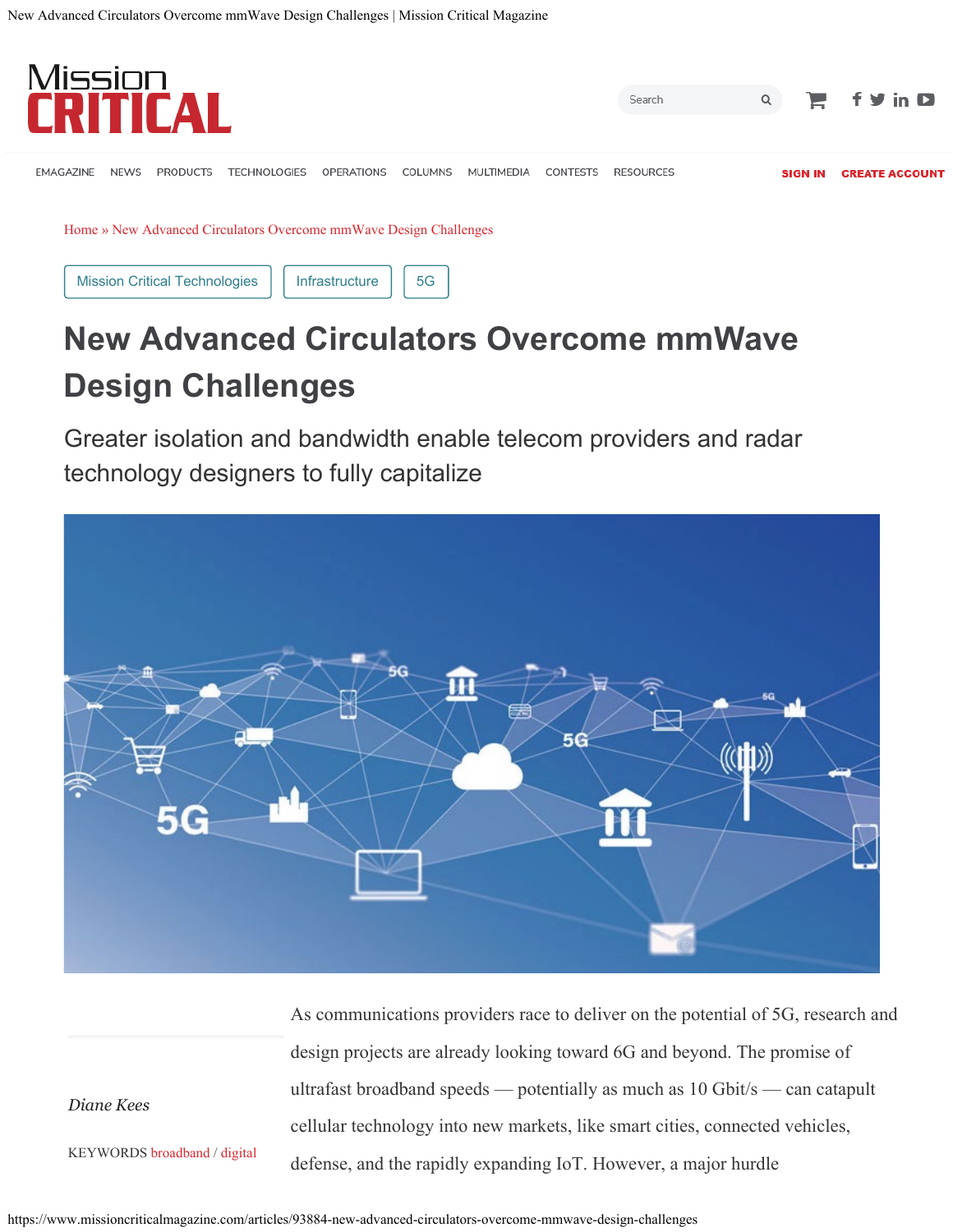<span id="page-1-0"></span>[transformation](https://www.missioncriticalmagazine.com/keywords/5200-digital-transformation) / [telecommunications](https://www.missioncriticalmagazine.com/keywords/5376-telecommunications)

[Order Reprints](http://www.bnpmedia.com/reprints) [No Comments](#page-1-0)

awaits the impending move up the millimeter wave (mmWave) spectrum: a lack of acceptable mmWave components, such as circulators. Fred Daneshgaran is a professor at California State University, who

specializes in RF design, telecommunications, and quantum communications. As such, Daneshgaran is frequently brought in as lead technician on some of the most cutting-edge RF military and telecom projects.

"It is an enormous technical challenge we are facing," said Daneshgaran. "The only way to support the billions of users at higher data rates is to keep utilizing higher and higher frequency bands, so components are going to have to catch up. The problem is, however, as you go up the spectrum, it gets harder and harder to build critical components, like circulators, that can operate at those frequencies."

#### **Moving On Up**

The higher end of the 5G spectrum (26 GHz to 86 GHz) will provide much of the leap forward in data speeds, capacity, quality, and reduced latency. However, at such frequencies, the design of transmit/receive components becomes critical. Without advancements, the deployment of systems capable of operating even higher on the spectrum — within the terahertz regime (100 GHz – 10 THz), where 6G and 7G will operate are also in jeopardy.

Recognizing that national security could be affected, in late 2020, the Department of Defense announced \$600 million in awards for 5G experimentation and testing. Given this impetus, microwave components, such as antennas, waveguides, isolators, and circulators, are now being developed that are capable of broadband operation at mmWave frequencies up to 330 GHz and beyond.

"One component that is especially critical to telecom infrastructure is the circulator," Daneshgaran said. "Antenna systems capable of both transmitting and receiving a signal are typically expensive because they are reciprocal devices. To keep the signals separated, you have to put something like a circulator at the front end; otherwise, you'd need two different antennas."

Basically, a circulator is a three-port device in which power entering any port is transmitted to the next port in rotation. Hence, any signal that goes into port one goes out port two, and any signal coming in port two goes out port three.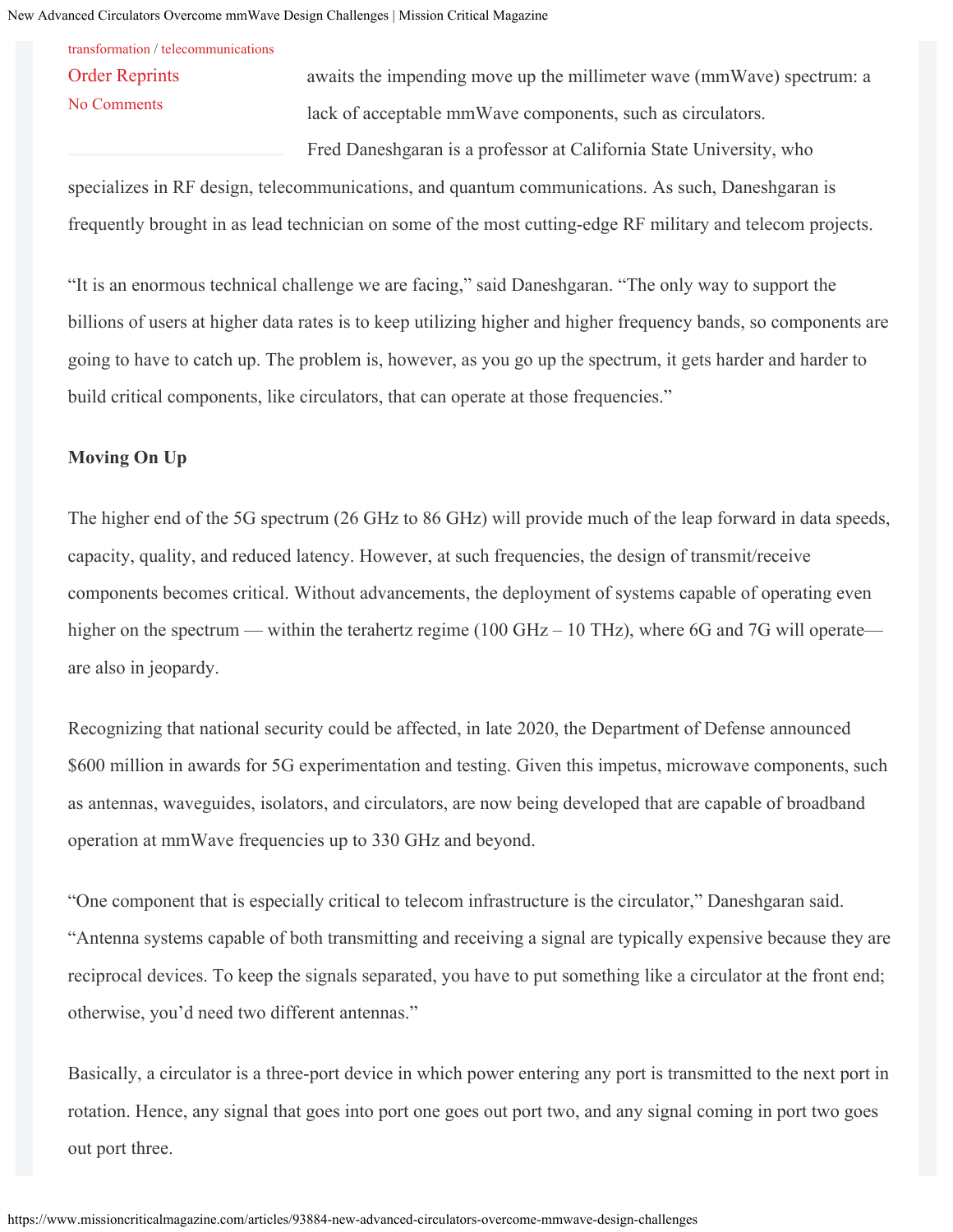This issue of duplexing at mmWave frequencies is not only problematic for telecom applications but also for radar technology, which relies on circulators to separate the signal on the transmission path from the signal on the receiving side.

#### **Overcoming Performance Challenges**

In a recent effort to design and build a research and development system for a major commercial contractor, the lack of a circulator capable of operating at 120 GHz stopped Daneshgaran's team in its tracks.

"Theoretically, you can design one, then simulate its performance, and it will be fine," Daneshgaran said. "However, actually making them is more of an art than a science. It is just very hard to build circulators at the mmWave range. We struggled to find anybody that was capable of producing circulators in the frequency band we required, much less with the high isolation and wide bandwidth we wanted."

Whether it's for high-speed data transmission and reception, or for target detection, isolation is a key parameter.

"If the circulator doesn't have good port-to-port isolation, you get self-interference; meaning the signal I'm trying to transmit is interfering with the signal I'm trying to receive," Daneshgaran said. So, you want as much isolation as possible.

"The circulators we used demonstrated some pretty awesome isolations," he continued. "At the frequency we operated on, we realized almost 30 dB of port-to-port isolation, which is a lot. Typically, it is very hard to even get above 20."

A circulator must also offer wide bandwidth, a major challenge at mmWave frequencies.

"For telecoms, the more bandwidth you have, the more data you can support," Daneshgaran said. "This is because your data rate is directly proportional to the amount of bandwidth you have around your carrier frequency."

He went on to explain that, in a radar application, wide bandwidth is important because it involves continuous frequency sweeps. The larger the bandwidth, the easier it is to discern a target in a given sweep.

Increased bandwidth in new, advanced circulators is achieved by abandoning complicated dielectric impedance-matching elements in favor of a mechanical engineering solution. This makes the performance highly repeatable from one assembly to the next.